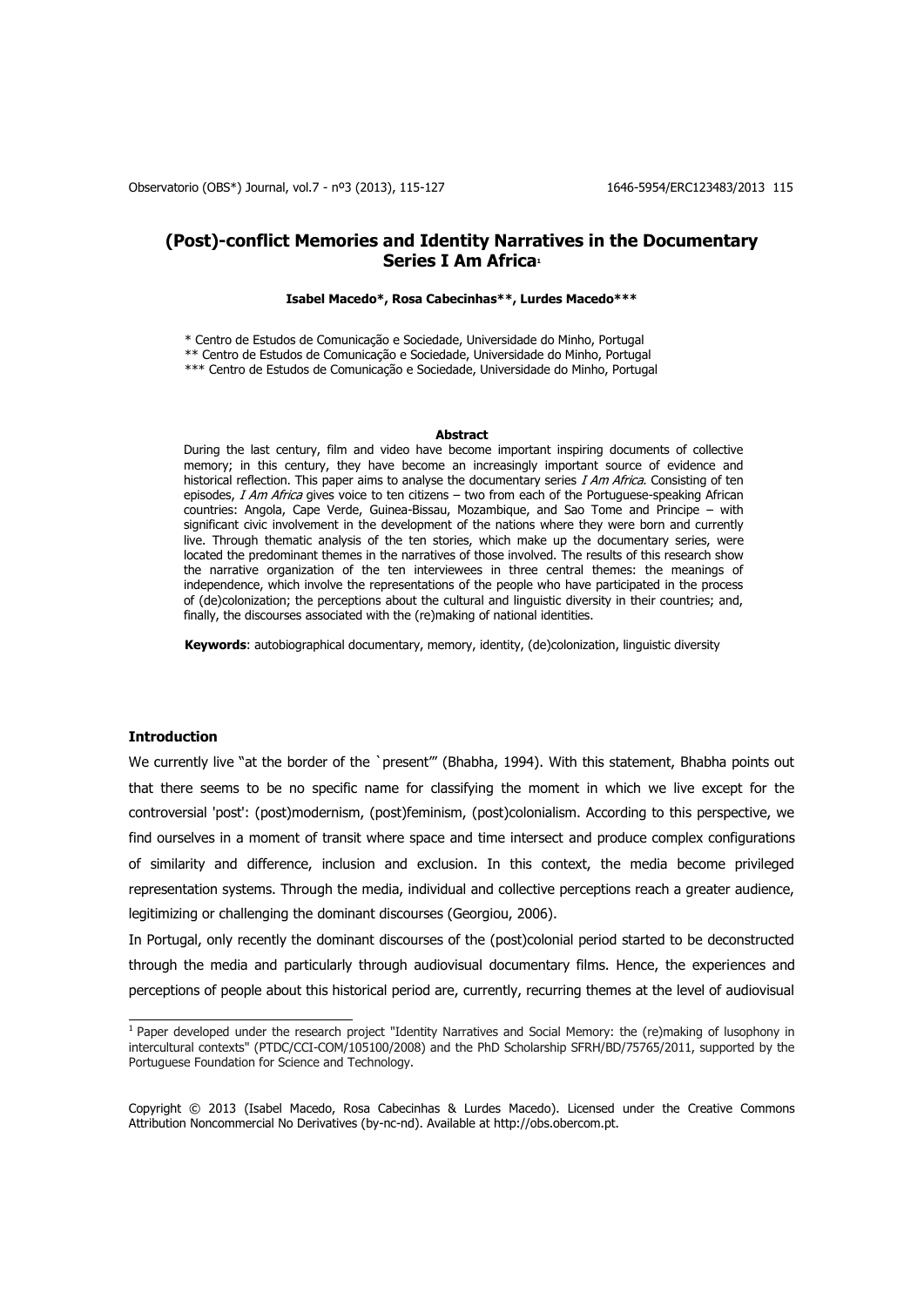production, where proliferations of films and documentaries that privilege this type of narrative have emerged. Autobiographical memories, presented in documentary films, allow lesser-known versions of history to be spread, contributing to the construction of a more plural collective memory. These testimonies of history, when analyzed and articulated, enable a better understanding of past events and their meanings for the different sociocultural groups involved. Apart from the dominant European version, other versions of history should be taken into account. This work is intended as an exercise to give voice to different African perspectives about the events of the Portuguese colonial past as well as the post-independence period.

The analysis of the ten discourses that make up the  $I$  Am Africa documentary series is based on the assumption that the way "national groups represent their own history is of paramount importance in the definition of their identity. The rebuilding of history in each nation is always a comparative process since the history of every national group embraces relationships with other groups" (Cabecinhas, 2010; p. 258). The way each group builds its narrative and interprets its past is crucial to understanding its positioning in the present and its strategies for the future. While recalling the past the groups are not simply reproducing facts, but selectively building a narrative, taking a position on the events of recent history.

The analysis of the ten autobiographical narratives that make up the documentary series I Am Africa enabled the organization of the participants' reflections into three main analytical categories: their perceptions about the meanings of independence, linking them with past events and their consequences; their views on the cultural and linguistic diversity that characterizes their countries of origin; and finally, their positions on the (re)making of national identities.

# **Identity and (Post)-conflict Memory**

Most authors agree that identity is a complex and multidimensional concept and should not be understood as 'transparent'. Hall (1994) considers that we must understand the concept of identity as 'production', as an always incomplete process in which our representations of the other and our experiences are of significant importance. Clary-Lemon (2010) states that research on identity carried out by Ricoeur (1992), Martin (1995), and Hall (1994) can be summarized in three dimensions: 1) Identity is a discursive construction often revealed in the stories people tell about themselves or others as well as recounted memories of the past; 2) Identities are always temporary; they are constantly changing and must be understood in relation with the other; and 3) the cultural and national identities are fragmented internally and externally, resulting from the process of negotiation of different perspectives about the similarity and difference.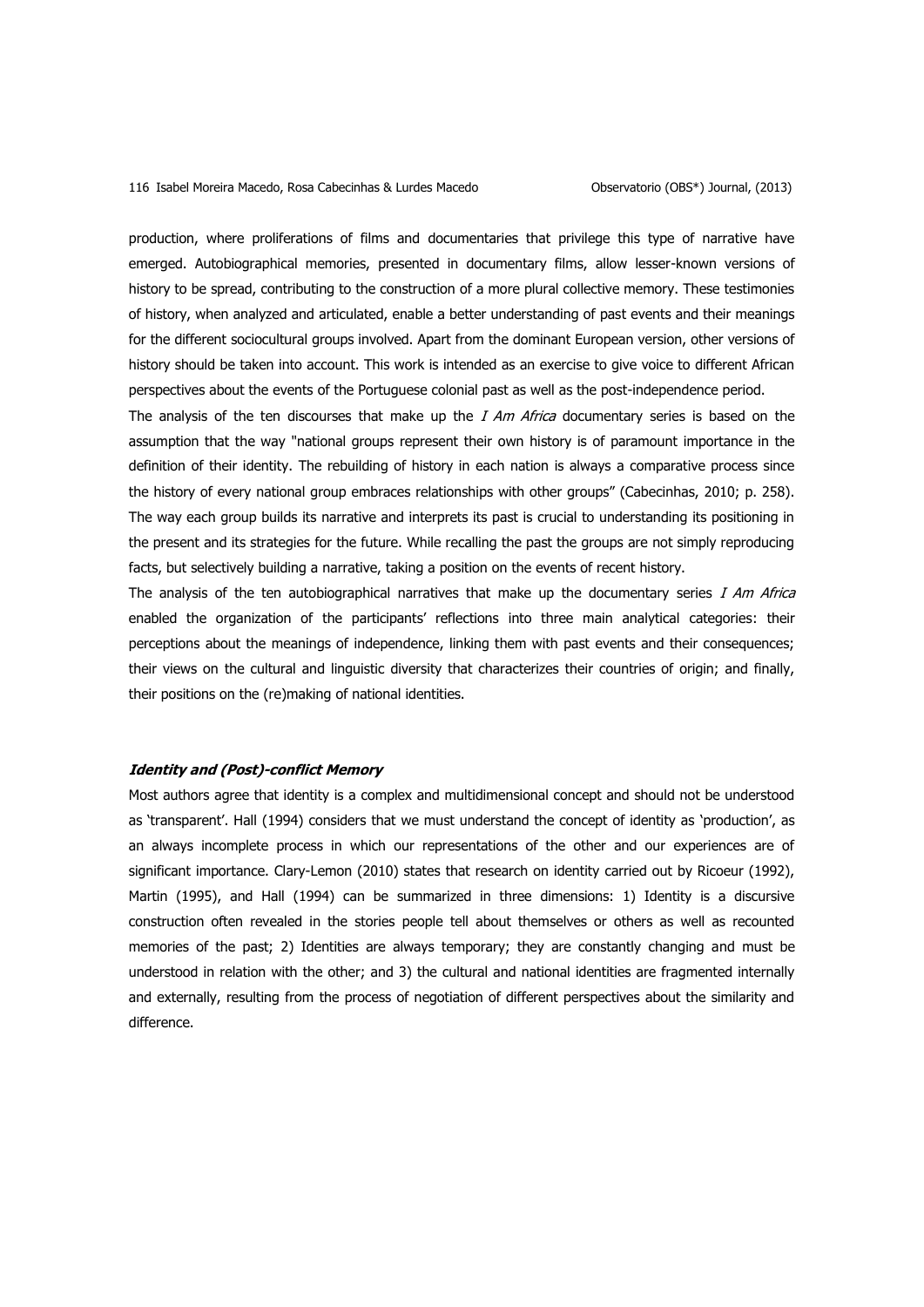The act of remembering also takes a leading role in the (re)making of identities. As Cabecinhas (2006, p. 187) notes, the 'process of remembering is social, as recalling memories is done through context cues; the reference points that each individual uses to encode, store and retrieve information are socially defined'. Individual memory can not work without concepts, ideas, images, and representations which are socially construct and shared. From this viewpoint, the historical memories are in continuous reconfiguration according to present experiences. In this sense, there are always several versions of history; therefore, it is important to listen to the different voices and interpretations of past events.

With regard to memory, Cunha (2006) considers that there are moments that are markers in community life, setting as examples tragic events or those that represent discontinuities in the existing social order. In the author's perspective, 'these shared dimensions transport memory, through speech, beyond the temporality of the individual subject, thus building up into something else that is no longer the record of personal experience' (2006, p. 57). Herein, speech assumes a central role in the sharing of memories. In the author's opinion, language has an intrinsic value in the construction of collective memory, 'in the definition of the memorable'. Fivush (2008) corroborates this idea when he says that language shapes the autobiographical memory. It enables sharing the past with others and therefore creating new interpretations and evaluations of that same past; it also enables organization and structuring of our autobiographical memories, thereby producing a narrative.

Relations between receiving societies and immigrants is influenced by the representations that receiving societies build regarding their own history, namely their colonial past (Vala et al., 2008). On this matter, Cabecinhas and Feijó (2010, p. 42) note that only recently has there been more openness about these issues, ensuring that 'formally, we live in a post-colonial period, but colonialism persists in people's minds, shaping personal trajectories and intergroup relations'. For instance, African descendents, born in Portugal, are often seen as strangers. Amin (2013, p. 1) corroborates this thought, arguing that the politics of intolerance towards minorities and migrants in Europe, are "tapping into an ingrained vernacular of phenotypical racism".

Based on the assumption that identity is formed and at the same time is expressed through relations of power (Dolby, 2006), it is important to consider the asymmetric relationship between Portugal and the Portuguese-speaking African countries. On the one hand, there is the impression of a certain supremacy of the former colonizer towards the ex-colonized countries, supposedly given by the national version of the history. On the other hand, there is the memory of the long colonial war, a conflict strongly present in the formation of national identities (Paez & Liu, 2011).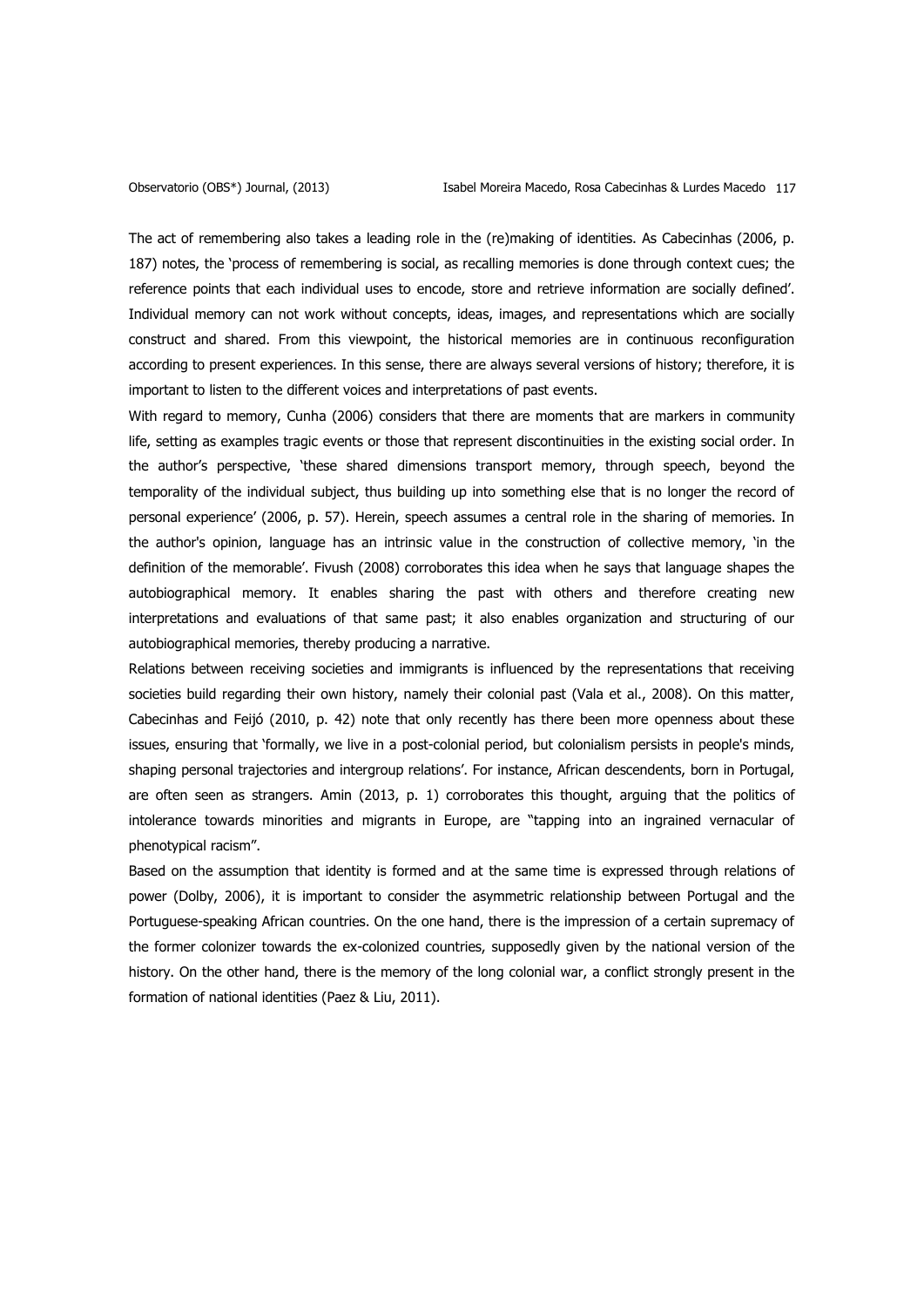Crossing the potential of the autobiographical narrative as a document with the need to clarify other versions of history, the audiovisual production, specifically a documentary series, has provided the necessary elements for our analysis of identity and postcolonial memory.

# **The Autobiographical Memory Documentaries**

Among the several media types, the audiovisual media, while integrating word and image, configure interesting documents about the representations of a given society at a particular time. Waterson (2007, p. 51) emphasises the role of film in preserving memories as historical evidence. The author believes that this type of document sets a performative act that generates its own meanings and that requires a connection with an audience. He adds that memory films can be a part of the struggle against forgetting past injustices, while contributing to the clarification of our interpretation on the past. In this context, the autobiographical narratives have a key role, working as 'political vehicles which convey the voices that are excluded or neglected from the dominant structures and political processes' (Miranda, 2008, p. 63). The stories provide to those who listen and see them the opportunity to self-understand fragmented parts of themselves, evoking memories, concerns, and expectations. The documentary can take as its starting point the register of stories about recent past realities, but these records of reality can also be the point of arrival, or they can be an instrument of transformation of that reality, changing the way the audience relates to it.

The exposure of several materials such as audiovisual documentaries allows us to deepen our understanding and awareness about the different cultures. Thus, the production and dissemination of documentaries based on autobiographical memories tell other versions of history, in first person, which, when integrated into our knowledge of the past, will allow a better understanding of historical events and their meaning to different socio-cultural groups.

### **Methodology**

Looking at the importance given to autobiographical memory documentaries as instruments that enable reflection and (de)construction of pre-formed ideas about past events, we examined the documentary series I Am Africa, consisting of ten episodes, two from each of the Portuguese-speaking African countries (PALOP): Angola, Cape Verde (CV), Guinea-Bissau (GB), Mozambique, and Sao Tome and Principe (STP). From the methodological point of view, we chose the thematic analysis (Braun & Clarke, 2006) of the ten stories, which make up the documentary series. Thematic analysis allows us to locate the predominant themes in the narratives of those involved in the series, i.e., the themes that are capable of representing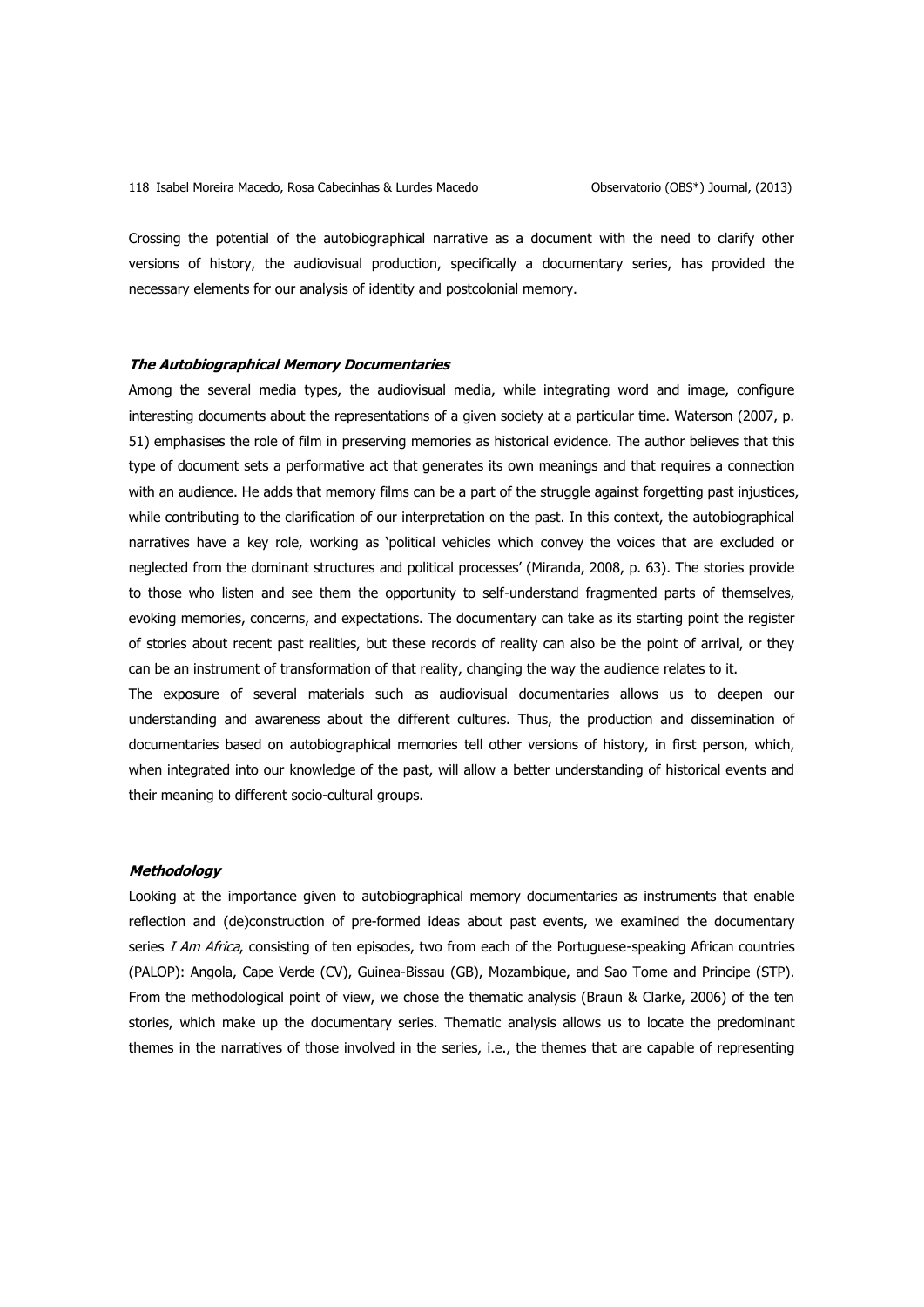the entire data set, forming a sort of thematic map of the ten analyzed autobiographical narratives. Although this is a flexible method, it was necessary to follow a set of procedures to synthesize the central themes discussed in the documentary series: familiarization with the data and transcription of verbal information; definition of initial encodings according to the main topics discussed; constant encoding review; and reflection on the central themes.

In each episode of the documentary series  $I$  Am Africa, the interviewees, five African women and five African men, involved in the history and development of their countries, build a narrative about their personal journey. Among those interviewed, nine are between 47 and 62 years old, with only one interviewee being over 70 years old. The career paths are varied, enhancing, however, that the majority of the respondents are involved in the field of social action or in cultural and artistic activities. Seven of these individuals have emigrated to other countries, four of them having lived in Portugal.

# **'I Am Africa' Documentary Series**

The results of this research showed the narrative organization of the ten interviewees in three central themes: the perception about the meanings of independence, which involve the representation of actors participating in the process of (de)colonization and how they experienced it, the perceptions about the cultural and linguistic diversity and the (re)making of national identities.

### Perceptions about the Meanings of Independence

Building a post-conflict memory requires us to go backwards, looking at the past and the path traveled by each individual in this process. In this regard, the interpretation, argument, and experience analysis seem essential for the two sides of the conflict. Thus, for Licata, Klein, and Gely (2007), the reconstruction of the past is part of the reconciliation process and the narratives of those involved are central in this journey.

The involvement of some interviewees in the anti-colonial struggle was due to the influence of relatives who somehow defended their country's independence, having raised in their children the feeling that it was important to contribute to their liberation, challenging an order that, in their opinion, subjugated its people.

I was involved in this anti-colonial struggle, first influenced by my father because he was a lawyer here in Guinea-Bissau and defended all nationalists who ended up in court. He ends up being arrested in Lisbon and, then, all the involvement I had in the colonial struggle became stronger, and then, there is the student struggle, the association fight in Portugal that also had as common denominator the refusal of young Portuguese students to participate in the colonial war. (Pepito, GB)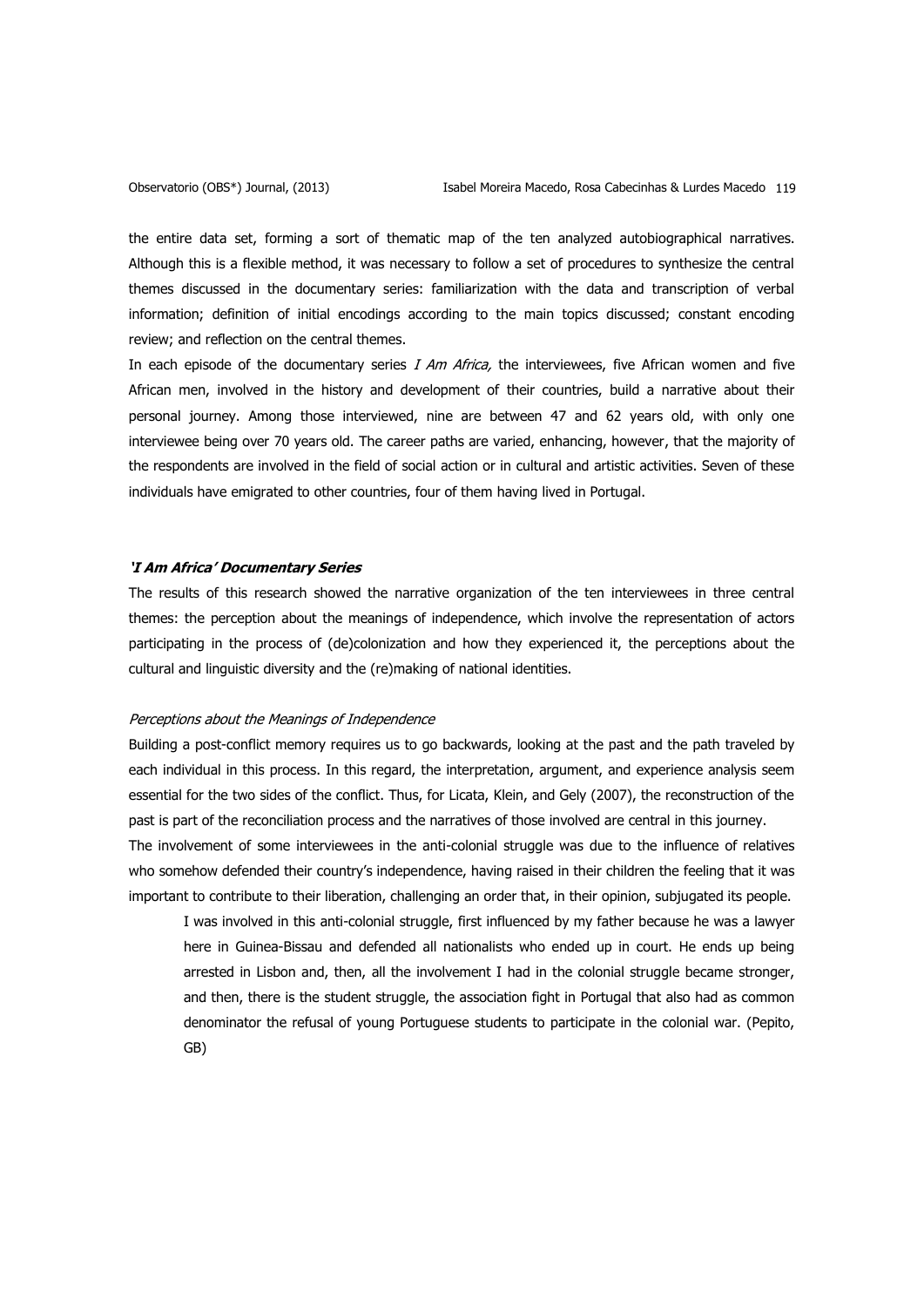My father was imprisoned in 1953, the year of the Batepá massacre, passing on the awareness that the order that existed at the time was questionable and unfair, an order based on the subjugation of the identity of a people by a system that was by nature an authoritarian system, the colonial system. (Conceição Deus Lima, STP)

Angolan Luzia Sebastião was also involved in the colonial struggle. She was in sixth grade when she left school and joined the liberation fight. Her father was arrested by the PIDE<sup>2</sup> when Luzia was five years old. When her father was released, seven years later, she was 12. Luzia Sebastião believes that this is what created in her 'the need for liberation, the country's independence was something that was important and that each one of us had to make our own contribution'.

Respondents reported that when independence came, their countries needed everything, getting them involved in its development and, in some cases, feeling that they took part in its reconstruction process.

The first government after independence was at hand with a country that needed everything from marketing structures, educating people, the illiteracy rate was high, so young people, the older ones who were already completing high school assisted in the literacy field, helped in sowing and then we had an incredible bad luck, soon after independence there was a drought that lasted nearly eight years, without rain, so everything was left undone, we lacked all resources (...) Then there was this beautiful side which was the work of building a country from scratch and so I think this marked my generation a lot, we feel this Cape Verde that there is now as something in which we participated in and saw being built. (Mami Estrela, CV)

The Guinean citizen, Pepito, also lived this time with emotion, having been present with his wife in front of the Carmo Headquarters on April 25, 1974<sup>3</sup>. He says, `It is a moment I will never forget, because I lived it, I lived that moment'.

While believing in the importance of the independence of their countries, they consider that there is still much to be done so that there is equal development, noting that political power could take a more active role in this process.

Today, in fact, I feel that I fought for this country, but ... I still fight for it, I've never stopped fighting for Mozambique, never, never, but I realize that it is not this political power that I hoped that one day we would have, the poor are getting poorer, the rich getting richer. (Camilo de Sousa, Mozambique)

Independence, yes, but an independence that grants freedom, development and not just a replacement of shirts, a substitution of persons. (Pepito, GB)

 2 PIDE (International and State Defence Police) was the main tool of repression used by the authoritarian regime of António de Oliveira Salazar in Portugal during the Estado Novo (New State) (1932–1974).<br><sup>3</sup> Day of the Carnation Revolution, ending nearly 50 years of dictatorship in Portugal and initiating the process of independence of African colonies. The Carmo<br>Headquarters, Lisbo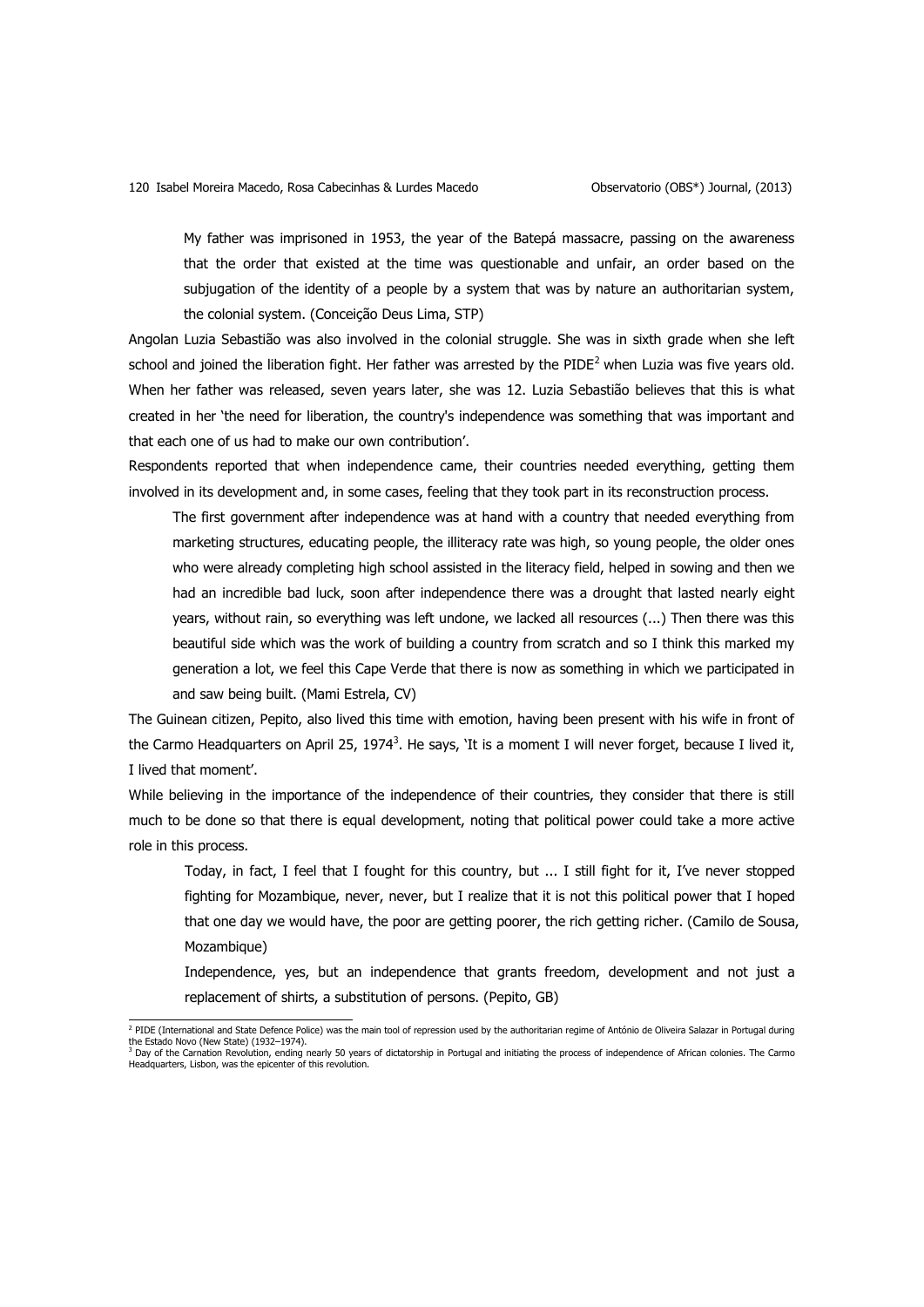Some disappointment can be felt in the interviewees' reports. For Luzia Sebastião, not all the independence projects were fulfilled. However, she states that she fought hard for freedom and wants her children and grandchildren to continue her fight, 'to keep that independence which cost us so much to get and for which we still fight today' (Luzia Sebastião, Angola).

Several interviewees mentioned that the colonial period had impacts on the mentality and autonomy of people who, after a long period of domination, were not prepared to rebuild their paths. It is in this sense that João Carlos Silva reports that being a citizen in STP is something that needs to be taught:

(…) no colonial power prepares the population they rule or colonize to take the future into their own hands, to be decision makers, to be masters of their own destiny. (…) [We need to] teach to be a citizen and appreciate Sao Tome and Principe and slightly raise self esteem and pride because being proud of being Santomean is the key to achieving these goals. (João Carlos Silva, STP)

Being a democrat is very difficult because we do not have a history of democracy, we have a history of domination, we have a history of very strong authorities, very well defined hierarchies and our head is shaped that way, so 35 years ago this had to change. (...) all the people who are taking key positions, who are working in this field, are people who have a history of socialization, of experiences in their daily routine, in their childhood, in their youth, where there was always a history of domination, in which they were dominated by a master, therefore, to clear this from our heads will take at least another generation. (Mami Estrela, CV)

These extracts reinforce what several recent studies indicate about the persistence of the effects of the colonial processes in the formation of mentalities of those who lived them (Cabecinhas et al., 2011; Volpato & Licata, 2010). That is, the experiences in the colonial period shaped the representations, the ways of thinking, and the behavior of those involved. As can be seen from the excerpts shown, even after the decolonization process, this influence continues to permeate people's social and cultural identities, affecting their daily lives.

# Cultural and Linguistic Diversity

Some interviewees bring up the Portuguese language as heritage as well as its importance to the development of their countries through the possibility of communicating with millions of people who also speak Portuguese. The Portuguese language seems to work as an important vehicle of trade, cultural, and political development (Martins, 2010). Conceição Deus Lima notes that literature was a tool in the anticolonial struggle, which, having been written in Portuguese, claimed the identity of a country struggling for independence.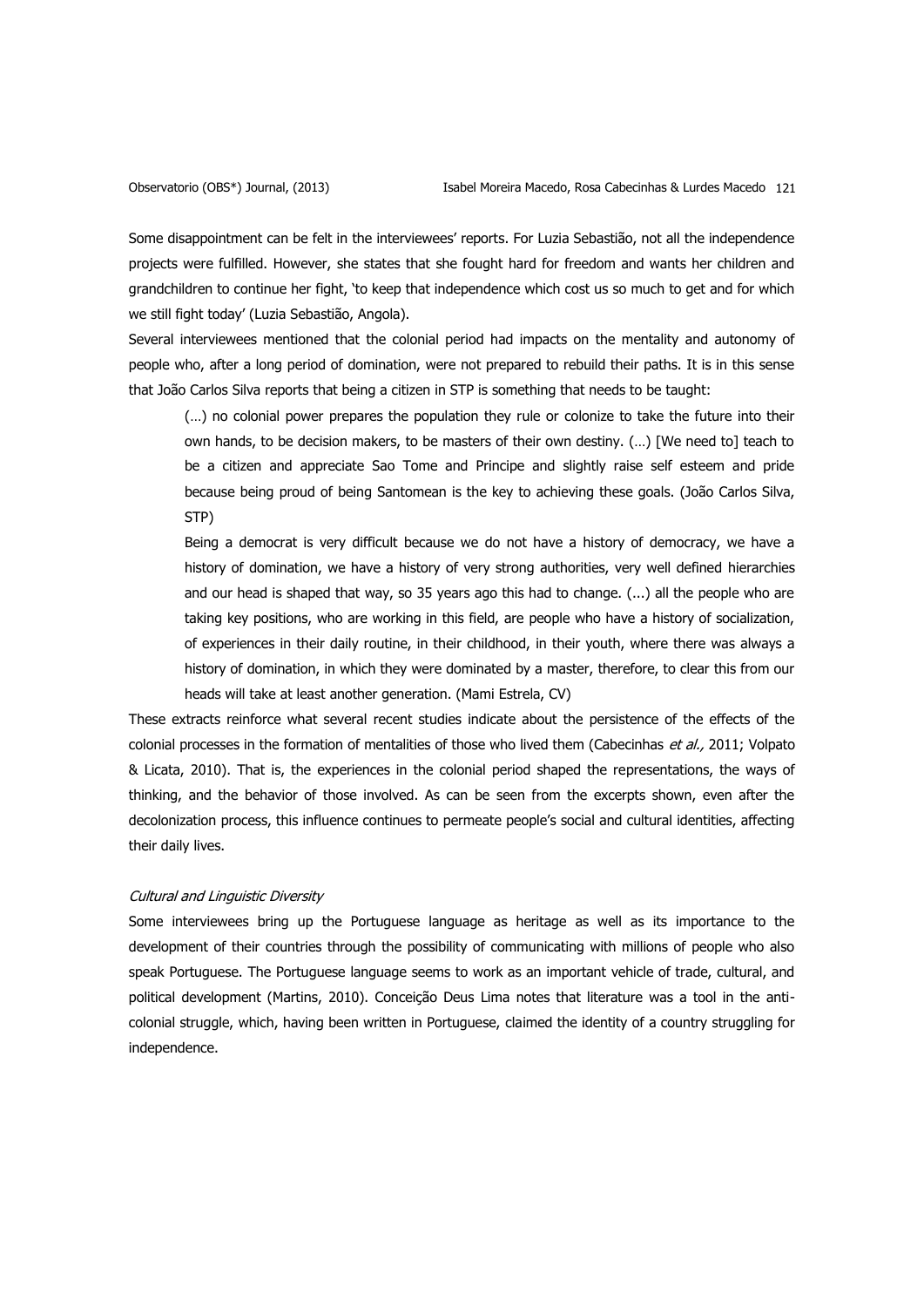[The Portuguese language] is a legacy that is part of our history, which may not be a very beautiful one, it had slavery, colonialism, domination, repression, it had many sad things, but it is a legacy and a heritage that is ours, it is undeniable and the issue that the Portuguese language is the lingua franca of education is also important for us because it is an asset, it allows us to communicate with other people, it allows us access to millions of people who speak Portuguese as well. (Mami Estrela, CV)

The Portuguese language was a feature and a construction element of the nationalities of the Portuguese-speaking African countries. It was in Portuguese that Agostinho Neto, José Craveirinha, Alda Lara (…), designed and anticipated the political home and did it literally, and did so in Portuguese. Through poetry they declared an identity that said: this is a world that has a people who have a history, who have a past, and should in the future be entitled to their own voice and be entitled to take their destiny into their own hands. (Conceição Deus Lima, STP)

The analysis of the episodes allowed us to see that the mother tongue is used by most interviewees when talking to family, friends, and the community to which they relate, and is therefore considered the 'language of affections'. Indeed, this may be due to the difficulty of some population groups expressing themselves in Portuguese, but also to the increase in recognition of a language that was despised during the colonial period.

(…) we spent many years hearing that this was not a language, that it had no value, that it wasn't proper to communicate and it was also a form of domination, because we could not express ourselves as well in the Portuguese language (…) but this has to be overcome in our minds, because politically it no longer exists. And then the Creole, the Cape Verdean language is the language of affection, we do not talk of love, we do not speak about feelings with our children, we do not love in Portuguese, we do not; Creole is the language of intimacy (…). (Mami Estrela, CV) I always dreamed of the school holiday period when I came to spend some time with grandmother, it was grandmother's sweetness, it was grandma's special care, it was grandma's special food and it was a very important thing, it was a familiarization with the Forro that wasn't present at home (…) because there was the idea that it collide with learning Portuguese. (Conceição Deus Lima, STP)

The linguistic and cultural diversity is mentioned numerous times by the interviewees as a quality that should be improved and valued:

The fact that Guinea-Bissau has 32 ethnic groups means 32 different ways of thinking, dancing, doing culture, different life perspectives, life philosophies; they are an extraordinary wealth when considered elements which enhance union. (...) Here, in the south, where we see all these races,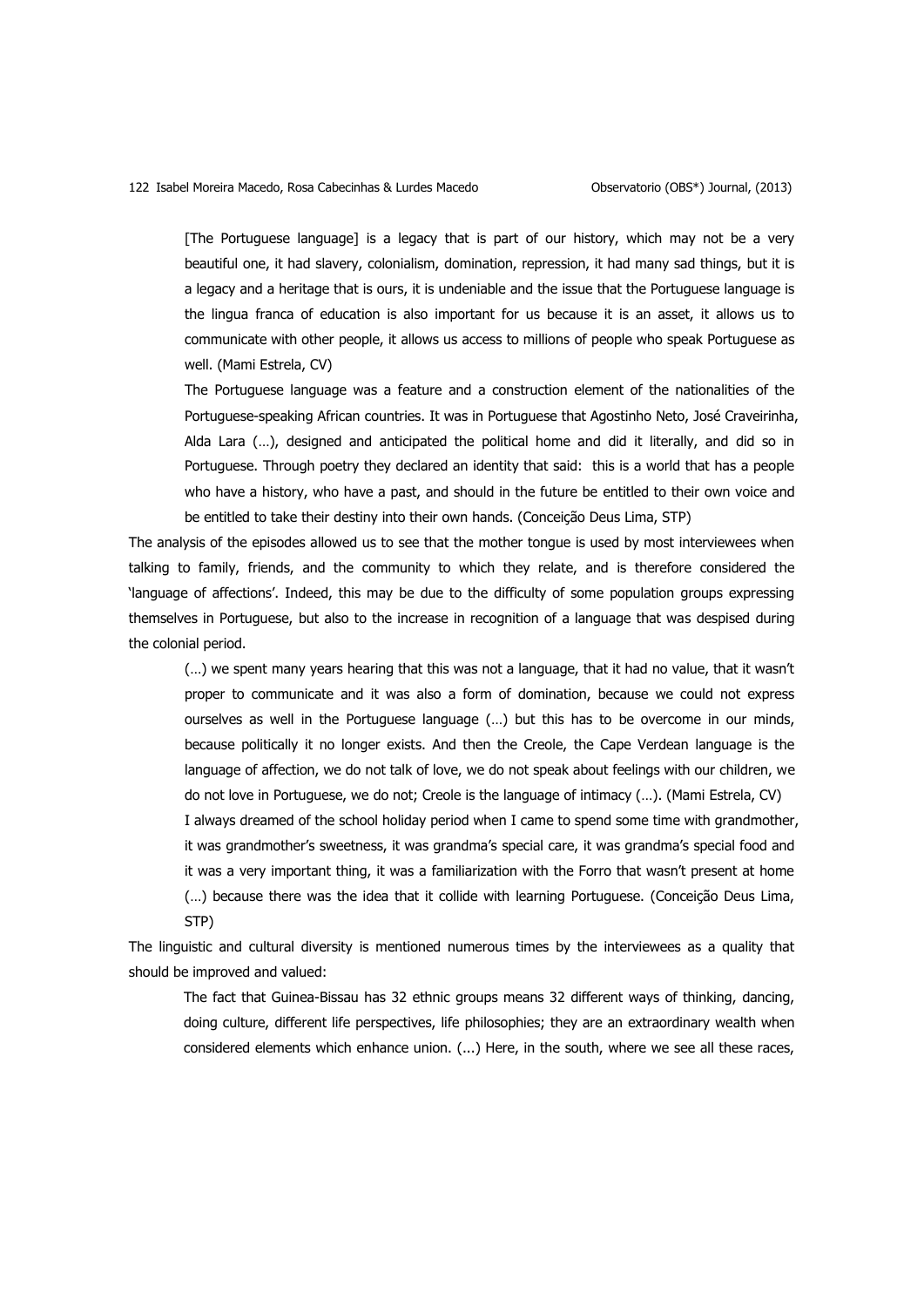the lesson we learn is that cohabitation exists, the familiarity and the pleasure that each one has of showing their culture and recognizing beautiful aspects in other people's culture and saying that it now becomes my culture too, because I like it, I dance it, I adopt it. (Pepito, GB)

I am interested in following and enforcing the editorial line, the only editorial line in which I believe, (…) which seeks pluralism, which seeks to reflect a society which, being small, about 150 000 inhabitants, is quite plural, where 5 different languages coexist, it is a small Babel, therefore it is important to shatter the crystallized idea of a false homogeneity, and through that television give the country its plural look back. (Conceição Deus Lima, STP)

The excerpts indicate a continuous negotiation between cultures that coexist in countries that are plural, making that coexistence between different ethnic groups' ways of thinking, talking, and feeling essential. Observed in the interviewees' speech is an effort to preserve what they consider to be their own cultural identity. Here, the mother tongue and the Portuguese language seem to play an important role in shaping this cultural identity.

# The (Re)making of National Identities

National cultures, while producing meanings about the 'nation' – meanings with which we can be identified – build identities (Hall, 1992/2011). These meanings are held in the stories told about the nation and in the memories that connect its present with its past. The ten interviewees, while recalling aspects of their past and country of origin, create discourses, which enable the analysis of their representations of history. Most interviewees, even those who lived migratory experiences, note that living in their birthplace had always been in their plans, showing a sense of responsibility and involvement in the future of these countries.

At no time did the thought that my future was not in Guinea-Bissau cross my mind, ever, despite having lived many years in Portugal. It was always clear that I was receiving education to come to Guinea-Bissau. (Augusta Henriques, GB)

We have a duty, an ability to build another Guinea-Bissau, the Guinea-Bissau which we love, our Guinea-Bissau, the Guinea-Bissau of dignity, respect, history, culture, this is our Guinea-Bissau and we have to put it in contrast with the Guinea-Bissau of a half a dozen people, which is the Guinea-Bissau of fraudulent business, weapon, and drug trafficking. (Pepito, Guinea-Bissau) My world is here. (Mário Lúcio Sousa, CV)

Some of the interviewees also mentioned the culture of their countries as an intrinsic part of their identity, considering that it should be valued and that a better future depends on this value from the local communities.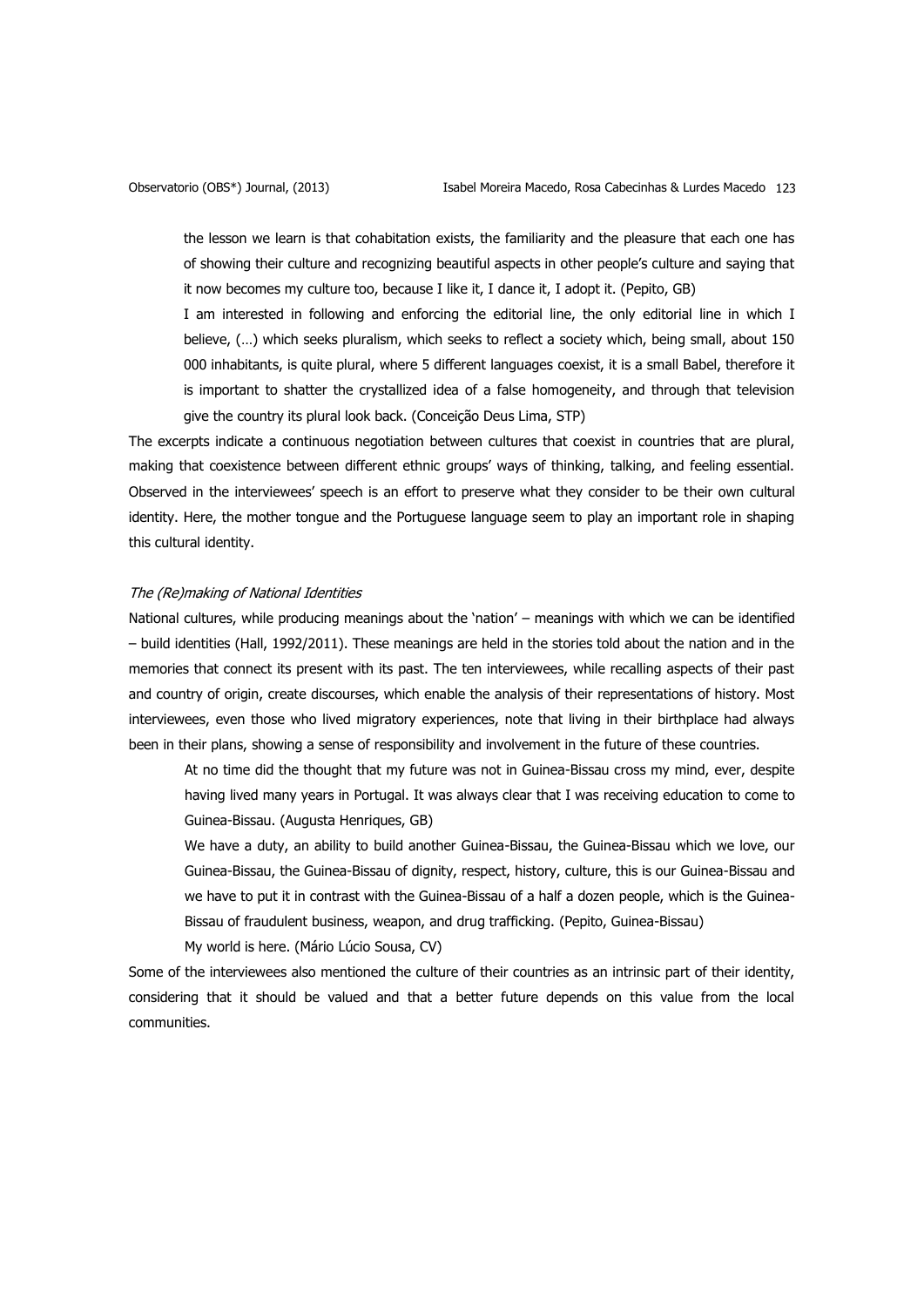Africa is a continent with future. (...) It still has a culture with connection to the land, the case of Guinea-Bissau, and this culture is our identity card, it is our identity in the world and we must go back to it (Augusta Henriques, GB).

When the people of Mozambique fail to value their culture, then it's not a people, because they will always live in adaptations and there will be no roots, it is a tree without roots, anything will fall. (Catarina Paulo, Mozambique)

Culture, taken as the identity card of a people, the root, and the pillar for development, are aspects constantly referenced by the interviewees. Mário Kajibanga (Angola) also considers that culture can be the means for the reunion of the 'cultural mosaic' that makes up his country.

The affective side of the meanings that the places of origin cause in some interviewees is central to realizing their connection to space, memories, and even smells associated with their childhood.

Santana is my first motherland, Santana is my maternal grandparents, Santana is the meeting between my father and mother. He taught primary school here in Santana. My older brother and I were born here. (Conceição Deus Lima, STP)

The Roça de São João means a reunion with my parents, then with the territorial space of the countryside, which has a very special fragrance, a territory inhabited with memories. (João Carlos Silva, STP)

João Carlos Silva, having lived twenty years out of Sao Tome and Principe, states that the return awakened in him a set of memories that constitute his identity as a Santomean person. Mário Lúcio Sousa also tells us that he continues to live in Cape Verde, mainly because he cannot imagine living in a place without reference to childhood spaces or places.

Despite living in different cultural and geographical places, all of the interviewees reveal a discourse of identification with their place of origin. Hall (1992/2011, p. 62) states that instead of thinking of national cultures as unified, we must think of them as 'a discursive device which represents difference as unity or identity'. Thus, national identities are represented as unified as an expression of the culture of 'one people'. The discourse of the interviewees actually reflects this tension  $-$  on the one hand, struggling with the need for evidencing their countries in the international context, through 'their own culture', the 'identity card of a people', while on the other hand, also struggling with the need for an ongoing negotiation, in societies composed of multiple cultures, and, consequently, with different ways of speaking, feeling, and seeing the world. They live, therefore, amongst a constant tension/negotiation between the 'global' and 'local' in the very process of identity (re)making in this so-called post-colonial period.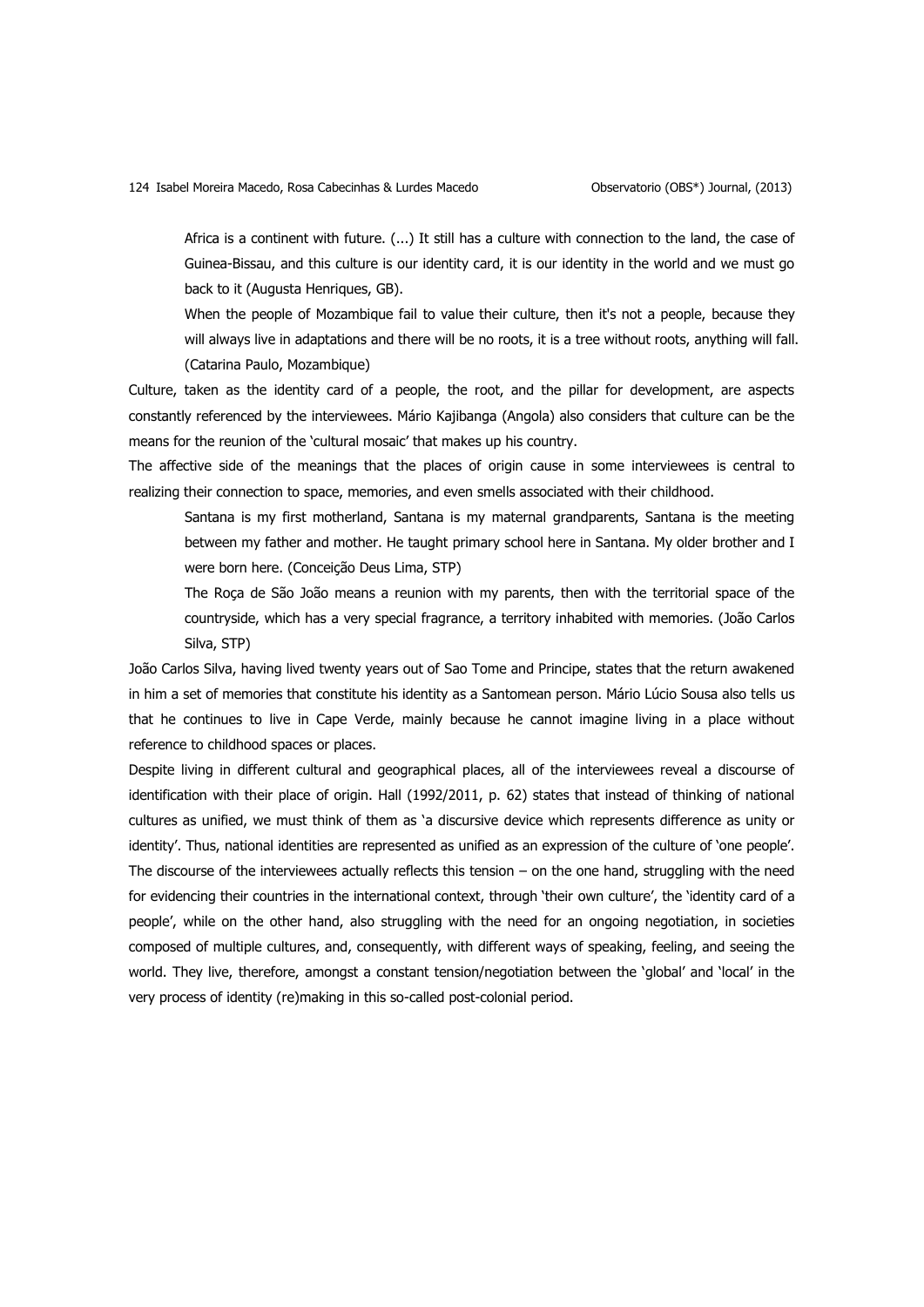#### **Concluding Remarks**

The analysis of the program I Am Africa allowed for a brief reflection on three themes that have proven to be extremely important in the recent history of African countries whose official language is Portuguese. Through this documentary series analysis, was clear that training and learning obtained by the interviewees outside their country of origin would mean to provide a contribution to the development of their country, to which they all returned. For learning purposes, professional reasons, or involvement in the anti-colonial struggle, seven of the interviewees lived migratory experiences on which they sought to capitalize when they returned to their countries. For most interviewees, the culture should be the pillar, the identity card that must be disclosed in order to strengthen their countries and to promote the meeting between cultures and socio-cultural groups.

In relation to the meanings of independence, the majority of the interviewees were involved in the anticolonial struggle, mainly influenced by events that affected their families. The desire for freedom was present in their daily lives and when independence was obtained, they believed that 'anything was possible'. However, their speech shows that the path followed in the post-independence period was not what they expected – that many goals are yet to be accomplished and that they were not prepared to 'be masters of their own destiny', given the history of domination they had lived, which is considered to be a long process that requires a change of mindset.

The linguistic and cultural diversity is mentioned by interviewees throughout their narrative. They note that different ethnicities, languages, and ways of thinking coexist in the same country; they make up a 'plural face', which is necessary to enhance and strengthen. The Portuguese language is seen as a legacy and an asset that allows people to communicate with millions of others. While assuming the importance of the Portuguese language, they note that they highly value their native languages, linking them to childhood affections and experiences.

We consider it important to emphasize that this work was based on the idea that it is necessary to retrieve different versions of history, analyzing the different narratives about the (post)colonial period, in contrast with the dominant speeches that have prevailed in the recent past. If we assume identity as a discursive construction, which can be disclosed by the stories people tell about themselves and others and in recounted memories of the past, autobiographical memory documentaries can be places revealing identities in (re)construction that can deepen our awareness about the (post)colonial period.

The autobiographical documentaries that focus on recent events of the (post)colonial period are tools that help analyze and understand the experiences that Bhabha (1994) calls 'in-between'. These experiences of those who live/lived 'within and between cultures' – due to the processes of colonization, decolonization and migration processes – provide the development of strategies for negotiating cultural differences,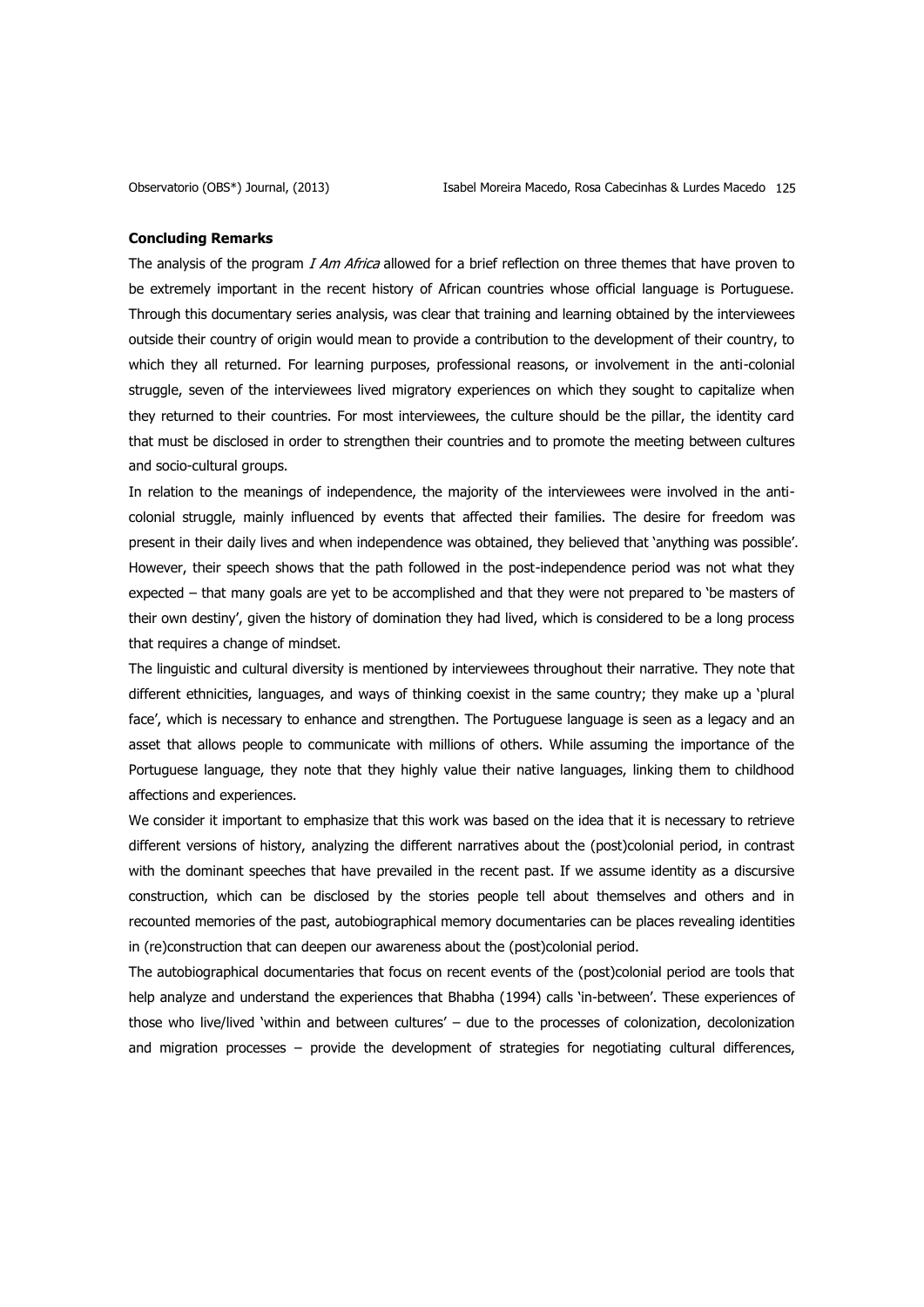126 Isabel Moreira Macedo, Rosa Cabecinhas & Lurdes Macedo **Capachias Constants** Observatorio (OBS\*) Journal, (2013)

individual and/or community values, intersubjectivities, and nationality collective experiences, which contribute to a permanent identity (re)making. This idea of an 'in-between' space seems to be present in the narratives analyzed. The fact that the majority of the interviewees have lived migratory experiences enabled a cultural crossing that contributed to their identity (national, ethnic, linguistic, etc.) (re)construction, with real consequences on their work and with an impact on the society in which they live today.

Finally, this paper is an attempt to listen the narratives of African citizens, from different countries, and their perceptions on the (post)colonial period, through the analysis of audiovisual contents, which we intend to further explore in the future investigations.

# **References**

Amin, A. (2013). Land of strangers. Identities: Global Studies in Culture and Power, 20:1, 1-8.

Bhabha, H. K. (1994). The Location of Culture. London: Routledge.

Braun, V. & Clarke, V. (2006). Using thematic analysis in psychology. *Qualitative Research in Psychology*, 3: 77-101.

Cabecinhas, R. & Feijó, J. (2010). Collective memories of Portuguese colonial action in Africa: Representations of the colonial past among Mozambicans and Portuguese youths. International Journal of Conflict and Violence, 4.1: 28-44.

Cabecinhas, R. et al. (2011). Hope in Africa? Social representations of world history and the future in six African countries. *International Journal of Psychology*, 46.5: 354-367.

Cabecinhas, R. (2010). Conflicting Memories: Representations of the Colonial Past Among European and African Youths. Conflict, memory transfers and the reshaping of Europe. Cambridge: Cambridge Scholars Publishing, 258-273.

Clary-Lemon, J. (2010). 'We're not ethnic, we're Irish!': Oral histories and the discursive construction of immigrant identity. Discourse Society, 21.1: 5-25.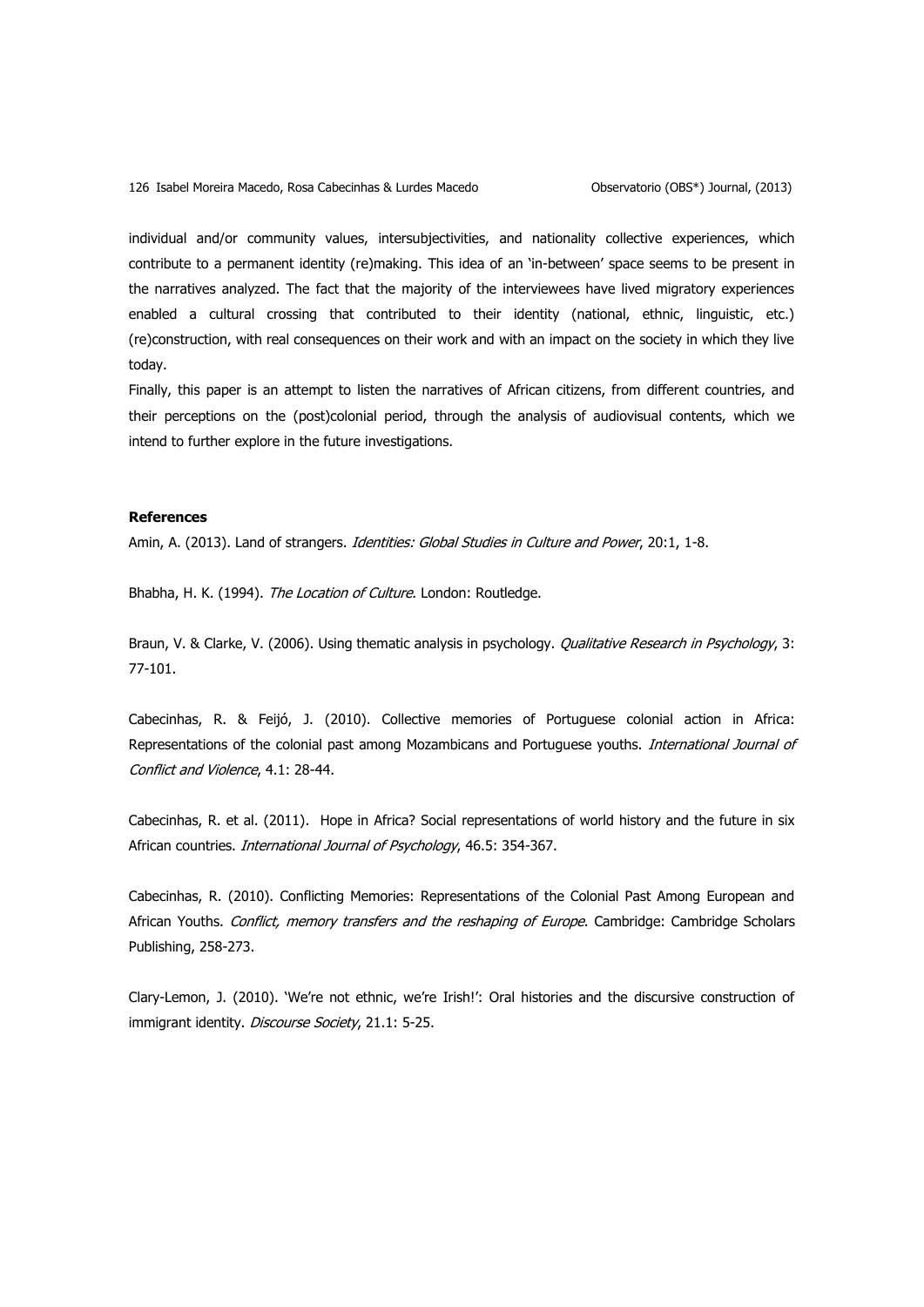Cunha, L. (2006). Memória Social em Campo Maior. Usos e Percursos da Fronteira. Lisboa: Dom Quixote.

Dolby, N. (2006). Popular Culture and Public Space in Africa: the possibilities of cultural citizenship. African Studies Review, 49.3: 31-47.

Fivush, R. (2008). Remembering and reminiscing: How individual lives are constructed in family narratives. Memory Studies, 1.1: 49-58.

Georgiou, M. (2006). Diaspora, Identity and the Media. Diasporic transnacionalism and mediated spatialities. New Jersey: Hampton Press.

Hall, S. (1992/2011). A identidade cultural na pós-modernidade. Rio de Janeiro: DP & Editora.

Hall, S. (1994). Cultural identity and diaspora. In P. Williams and L. Chrisman (eds.), Colonial Discourse and Post-Colonial Theory: a Reader. London: Harvester Wheatsheaf, 392-401.

Licata, L., Klein, O. & Gély, R. (2007). Mémoire des conflits, conflits de mémoires: une approche psychosociale et philosophique du rôle de la mémoire collective dans les processus de réconciliation intergroupe. Social Science Information, 46.4: 563-589.

Miranda, J. (2008). Pelas narrativas do olhar: discursos fílmicos e fotográficos. In R. Cabecinhas and L. Cunha (eds.), Comunicação Intercultural: perspetivas, dilemas e desafios. Porto: Campo das Letras, 109-132.

Paez, D. & Liu, J. H. (2011). Collective Memory of Conflicts. In D. Bar-Tal (ed.), *Intergroup Conflicts and* their Resolution: a Social Psychological Perspetive. New York: Psychology Press.

Vala, J., Lopes, D. & Lima, M. (2008). Black Immigrants in Portugal: Luso-Tropicalism and Prejudice. Journal of Social Issues, 64.2: 287-302.

Volpato, C. & Licata, L. (2010). Introduction: Collective Memories of Colonial Violence. International Journal of Conflict and Violence, 4.1: 4-10.